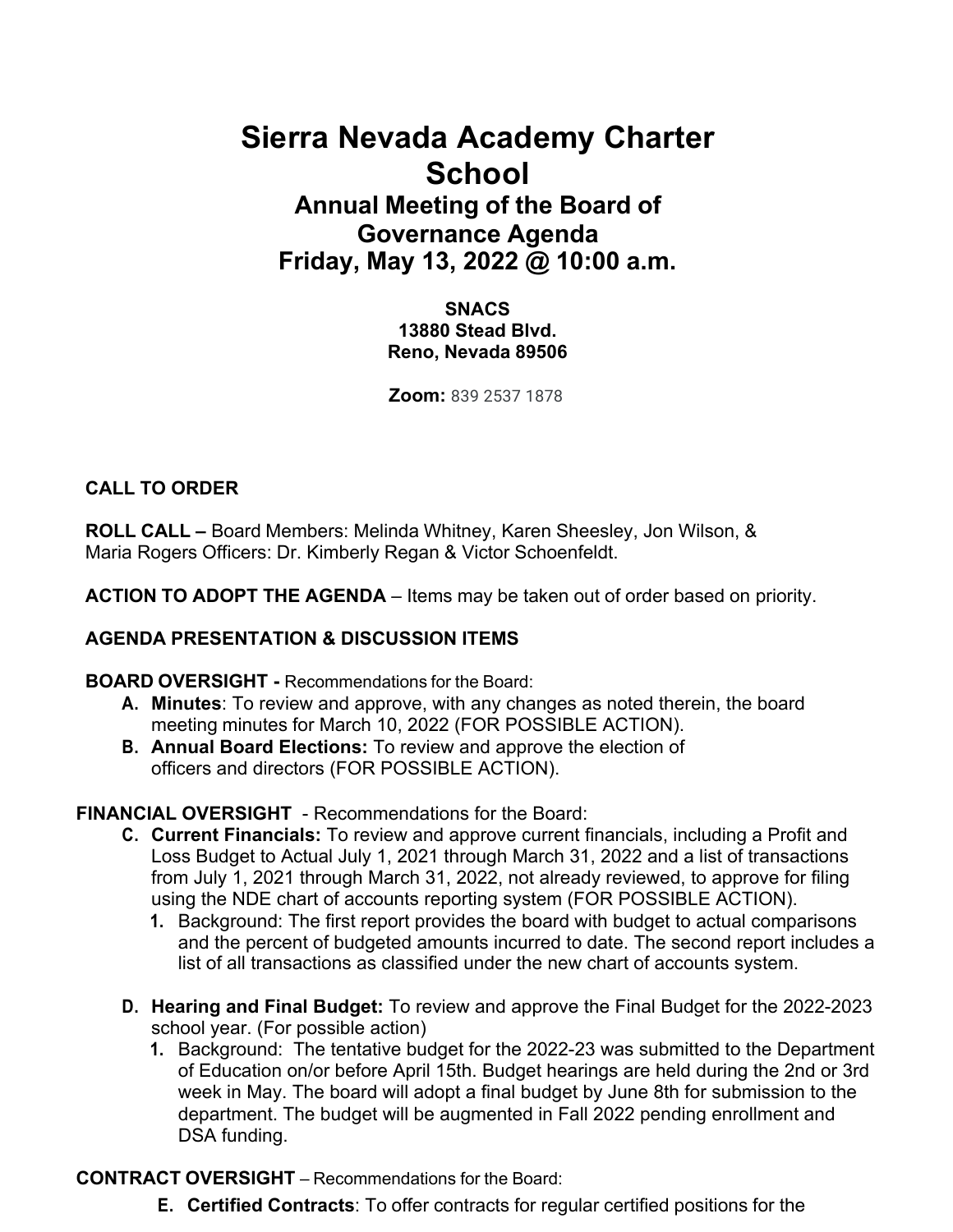2022-2023 and one-year only positions for the school year pending enrollment and budget projections (see handout for listed personnel) (FOR POSSIBLE ACTION).

- **F. Signing Bonus**: To offer signing bonuses for regular certified positions for the 2022-2023 and one-year only positions for the school year pending enrollment and budget projections if contracts are signed and returned within the 10-day timeframe (FOR POSSIBLE ACTION).
- **G. Facilities:** To review the Stead and Fox lease, and Fox final construction costs, purchase options, enrollment and financial projections as they pertain to the lease (FOR POSSIBLE ACTION).

#### **NEW BUSINESS – To consider any new business as necessary.**

#### **Discussion:**

- **A. Chief Executive Officer Discussion**
- **B. Chief Education Officer Discussion**

**PUBLIC COMMENT** – Comments from the public are invited at this time on topics not specifically addressed elsewhere in the agenda. A "Citizen's Request to Speak" card should be filled out and submitted to the Board President before speaking during the Public Comment section. The Board is precluded from discussing or acting on items raised by Public Comment, which are not already on the agenda.

**BOARD REPORTS/REQUESTS** (Information Only/No Action) Brief updates and notices from the Board regarding school activities